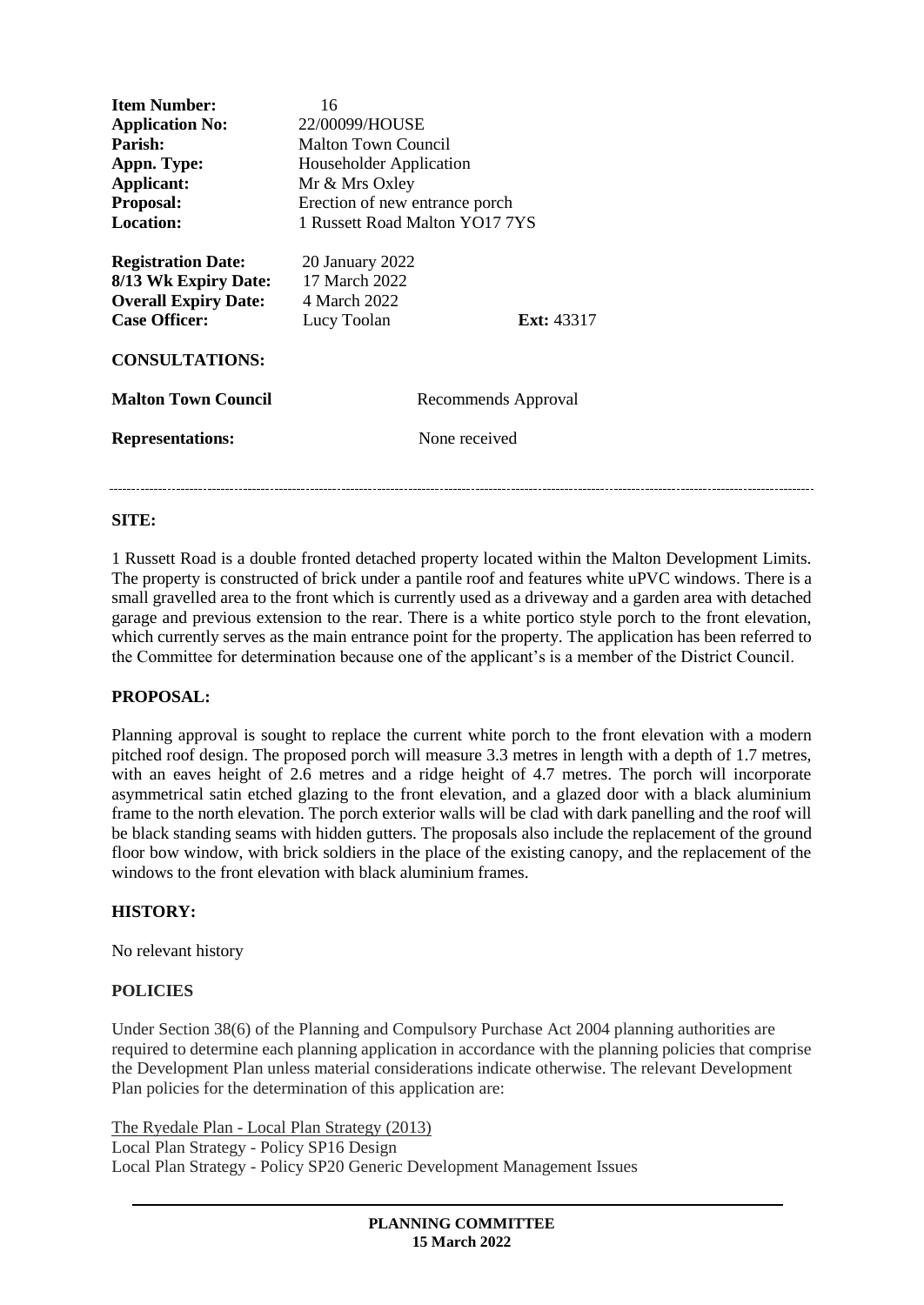Material Considerations National Planning Policy Framework National Planning Practice Guidance

# **REPRESENTATIONS**

A brief summary of the position of statutory and non-statutory consultees is included on the front sheet of the report and issues raised are addressed in the relevant appraisal sections of the report. All consultation responses are available for Members to view in full on the public access webpage, and referred to in the report accordingly.

Malton Town Council have confirmed they recommend approval for the proposed scheme.

No responses have been received from any neighbouring property or third party.

## **APPRAISAL**

The main considerations within the determination of this application are:

- i. Design
- ii. Impact upon neighbouring amenity
- iii. Other matters, including consultation responses.

### Design

The new porch will have a steeped pitched roof form and contemporary design to create a prominent feature to the front of the dwelling. The proposed design is considered to be an acceptable addition to the host dwelling which is itself, a relatively modern property. In addition, it is considered that, in this location, the proposals would not adversely affect the immediate surroundings. The proposals include the incorporation of dark framed windows which will aid integration between the new contemporary styled porch and the host dwelling.

The use of timber cladding as a material for the proposed porch is also considered acceptable, however it is deemed necessary to impose a condition to provide samples of the cladding to ensure that an appropriate cladding is used. These shall be submitted to and approved in writing by the Local Planning Authority. All other materials are indicated on the approved plans which will be conditioned.

The property has not had permitted development rights removed and as such, the alterations to the front elevation windows fall under permitted development rights as stated in Schedule 2, Part 1, Class A.3 of the General Permitted Development Order of the Town and Country Planning Order 2015, and will therefore not require planning permission as part of this application.

In view of this, the proposals are considered acceptable in relation to SP16 (Design) of the Ryedale Local Plan Strategy.

### Impact upon neighbouring amenity

The porch will be positioned on the principal elevation of the detached dwelling, only facing properties on the opposite side of Russett Road. There has been no comments from neighbouring properties and as such it is not considered that the porch will result in any detrimental impact on neighbouring amenity in terms of loss of lights, loss of privacy or overbearing effects.

On this basis, the proposal is considered to comply with Policy SP20 of the Ryedale Local Plan Strategy.